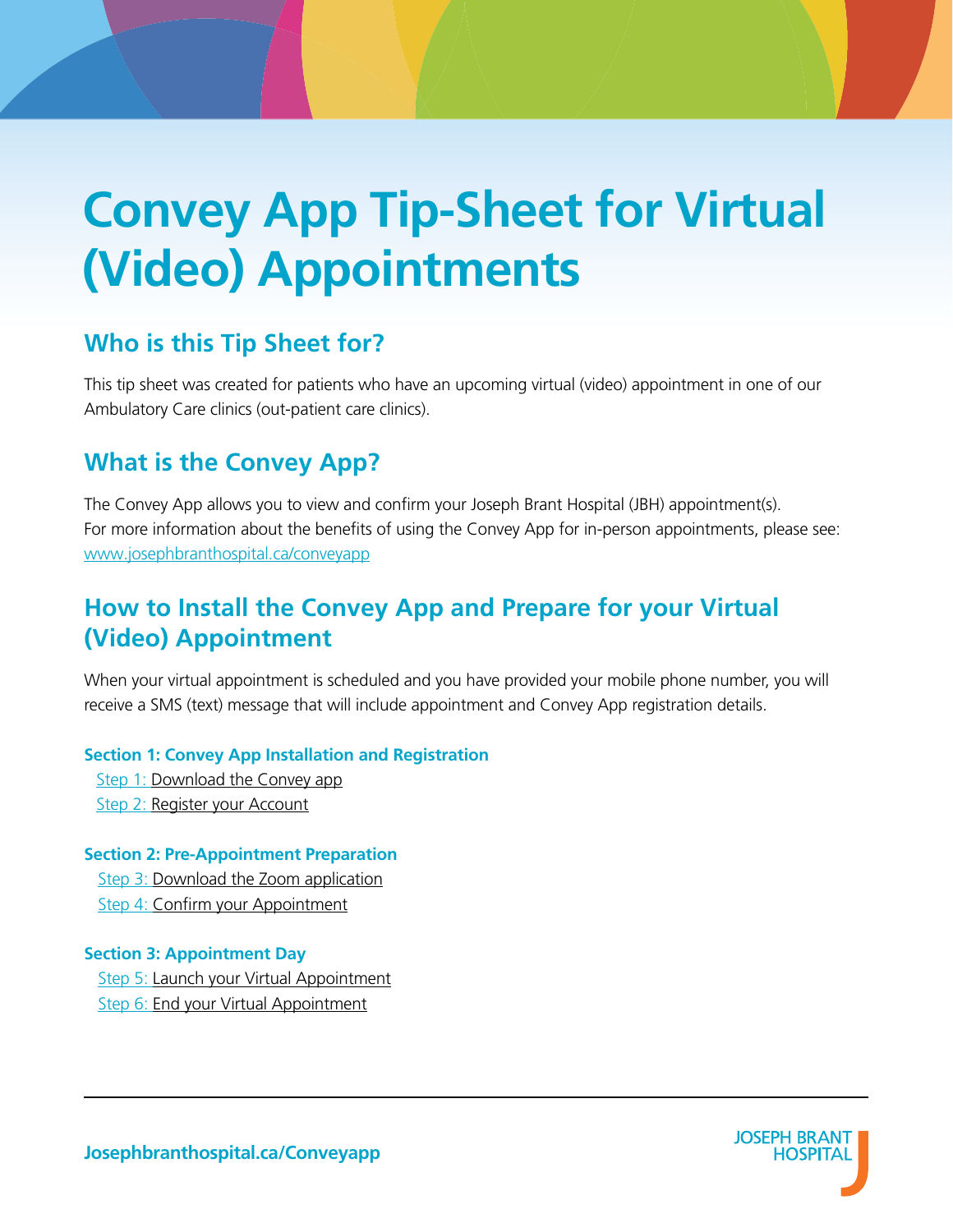

**Convey App Installation and Registration**

### <span id="page-1-0"></span>**Step 1: Download the Convey app**

### **iOS Device Android Device**



- Find **Convey app** in the **App** Store **1**
- Tap **Get** to download the app **2**
- When the download is complete, tap **Open** from the App Store to launch Convey **3**

### <span id="page-1-1"></span>**Step 2: Register your account**

#### Enter the **Hospital Group Code 1**

You can find the Hospital Group Code in SMS (text) message sent to your mobile phone

#### Enter your **PIN Code**

**2**

You can find your PIN Code in the SMS (text) message sent to your mobile phone

- Enter your **Date of Birth 3**
- Review and confirm your appointment by tapping **Confirm 4**

# Google play Find **Convey app** in the **Google Play Store 1** Tap **Install** to download the app **2** When the download is complete, tap **Open 3**

from the Google Play Store to launch Convey





**Josephbranthospital.ca/Conveyapp**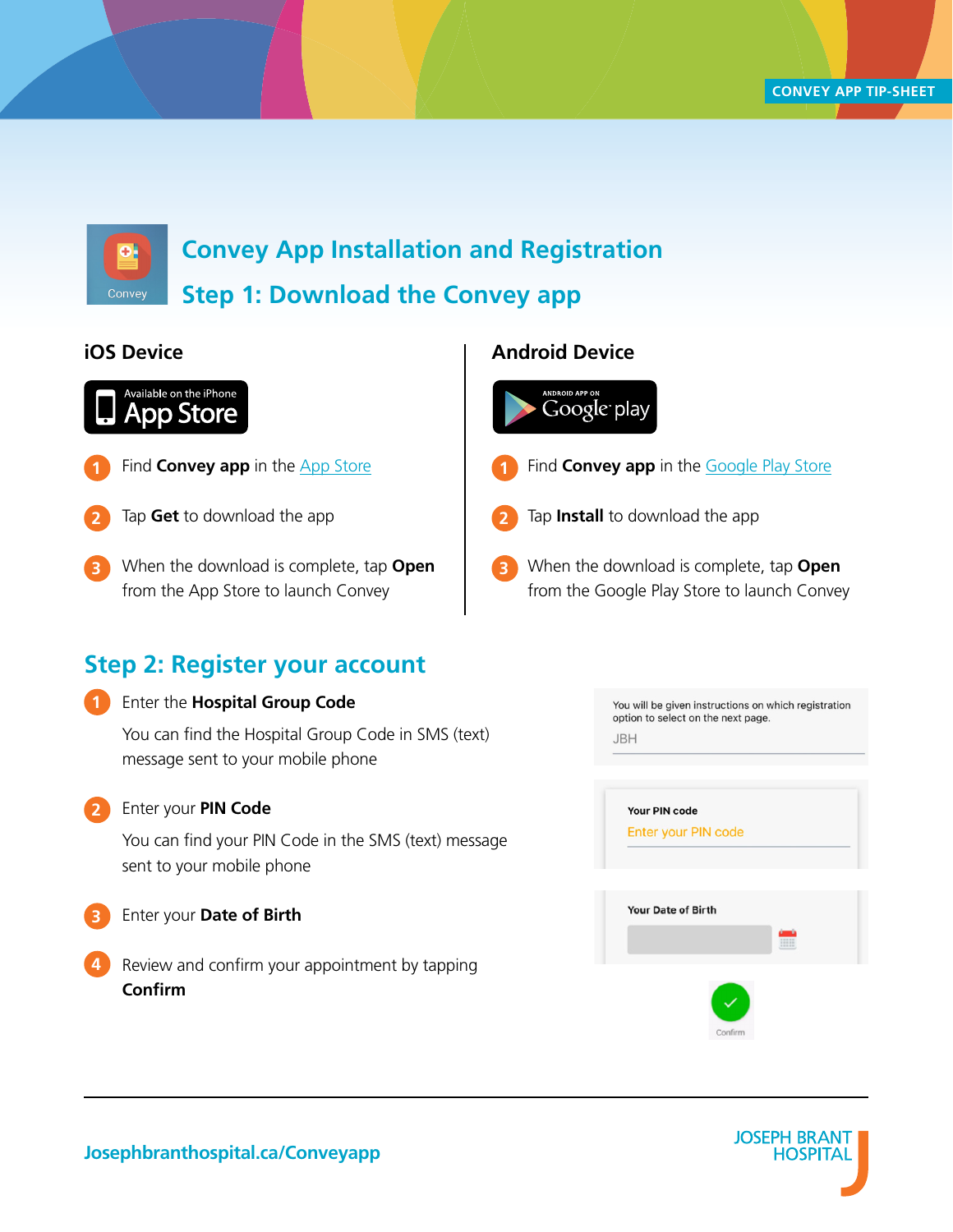### <span id="page-2-1"></span>**Pre-Appointment Preparation**

Prior to your appointment, you will receive 2 SMS (text) messages to prompt you to confirm your appointment.



48 hours prior to your appointment, you will receive a SMS (text) message reminding you to confirm your appointment.



4 hours prior to your appointment, you will receive a SMS (text) message reminding you that 48 you have an appointment today. The reminder SMS will also include Zoom meeting details that you will need to join your appointment.

### <span id="page-2-0"></span>**Step 3: Download the Zoom application**

If you do not have the Zoom application already installed on the device you will use for the virtual appointment, please use the steps below to download it. The application should be downloaded well in advance of your virtual appointment start time.



- **1** Find **Convey app** in the **App** Store
- Tap **Get** to download the app **2 2**
- When the download is complete, tap **Open 3 3** from the App Store to launch Zoom

### **iOS Device Android Device**



- Find **Convey app** in the **Google Play Store**
- Tap **Install** to download the app
- When the download is complete, tap **Open** from the Google Play Store to launch Zoom

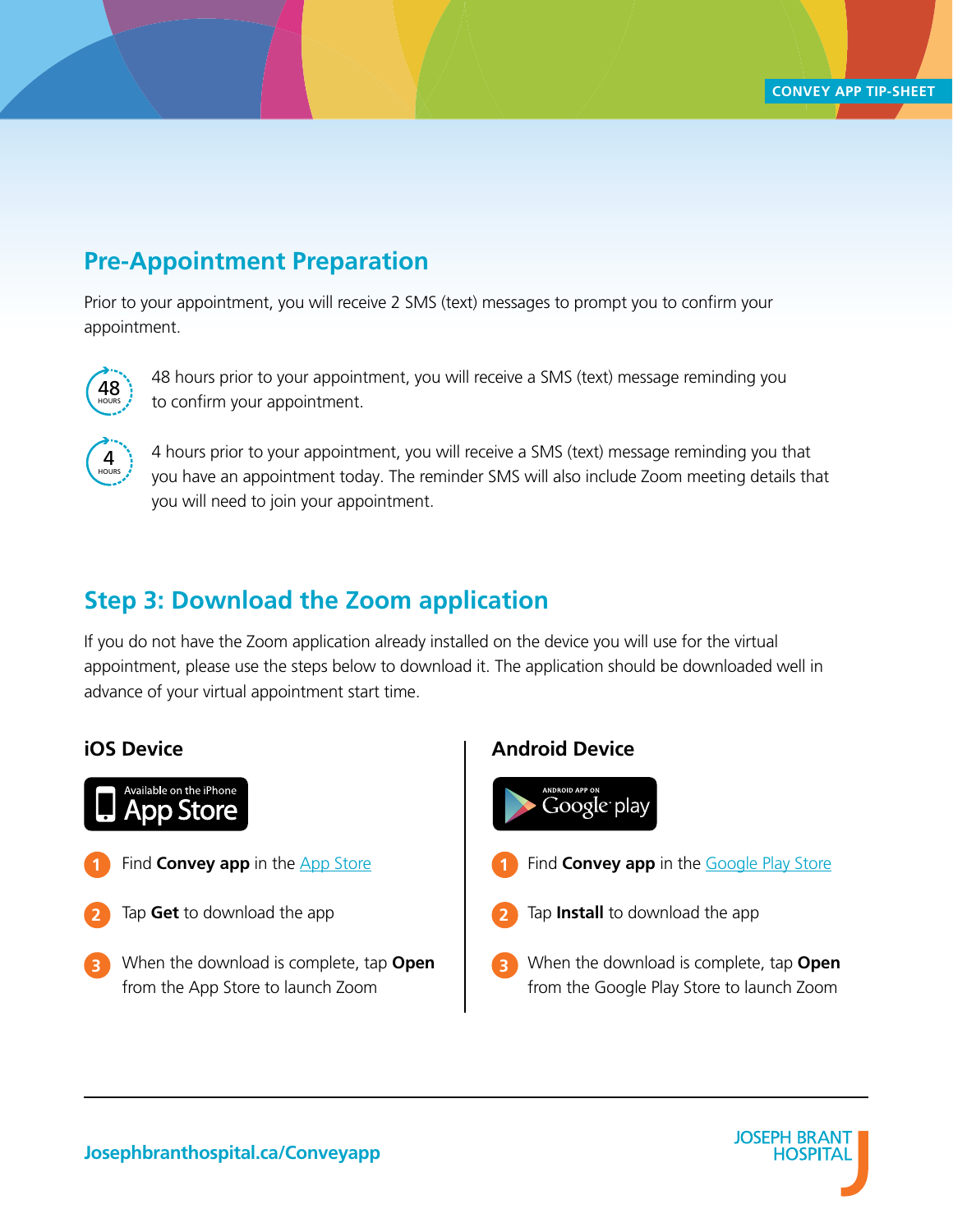# <span id="page-3-0"></span>**Step 4: Confirm your Virtual (Video) Appointment**

*If you have not confirmed your appointment yet, you can do so by following the instructions outlined below.*







Review and confirm your personal information. Accuracy is important. **3**

You cannot make changes to an appointment or their demographics using the Convey app.

## <span id="page-3-1"></span>**Appointment Day Step 5: Launch your Virtual (Video) Appointment**

Four (4) hours before your appointment start time, you will receive a text message to the mobile phone number you provided to JBH. The text message will include Zoom meeting details.

#### **Before you begin, please note the following:**

- You do not need to sign up or sign into a Zoom account
- If you are using a mobile or tablet device to launch your virtual appointment and do not have the Zoom application already installed, you will be prompted to install the Zoom application
- If you are experiencing technical issues and cannot join the Zoom call, please call 905.632.3737 ext. 5874. If you are unable to join by Zoom, your healthcare provider will contact your mobile phone number.

Tap the Zoom meeting link a few minutes (5 minutes) before your appointment to start the call

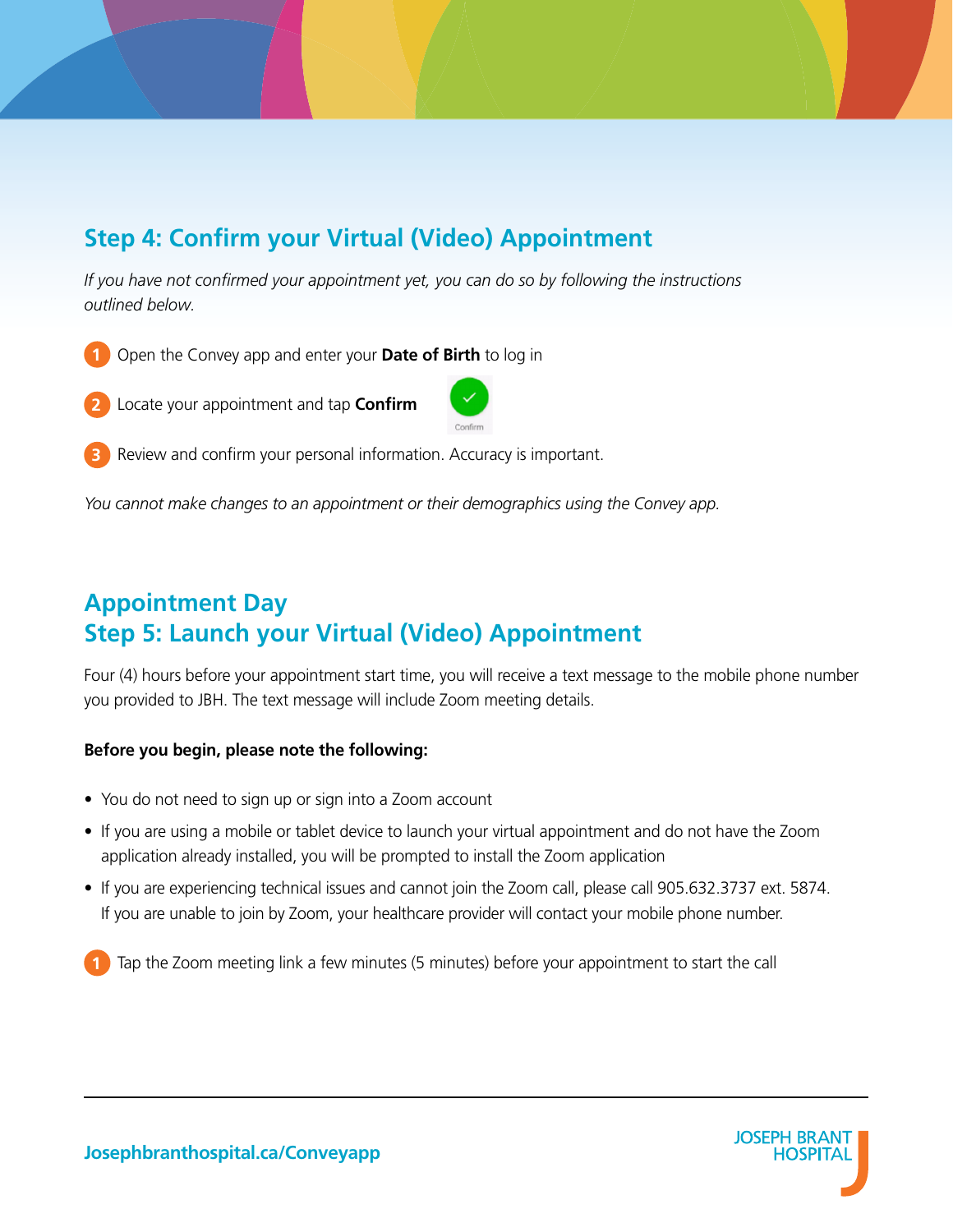Open with Zoom. Please install the Zoom application prior to the appointment using the steps outlined in [Pre-Appointment Preparation](#page-2-1) **2**

| Open with |                  |
|-----------|------------------|
| Zoom      | Samsung Internet |

Enter your **Meeting Passcode** shared with you via SMS text message and **Your Name** when you are prompted by Zoom **3**

| Please enter your name and the meeting<br>passcode |  |
|----------------------------------------------------|--|
| <b>Meeting Passcode</b>                            |  |
| Your Name                                          |  |
| Cancel                                             |  |

4 First time users will be prompted to allow Zoom access permissions

Tap **Join with Video** to join the Zoom video call. Your healthcare provider will know when you have successfully joined the Zoom video call **5**





**Josephbranthospital.ca/Conveyapp**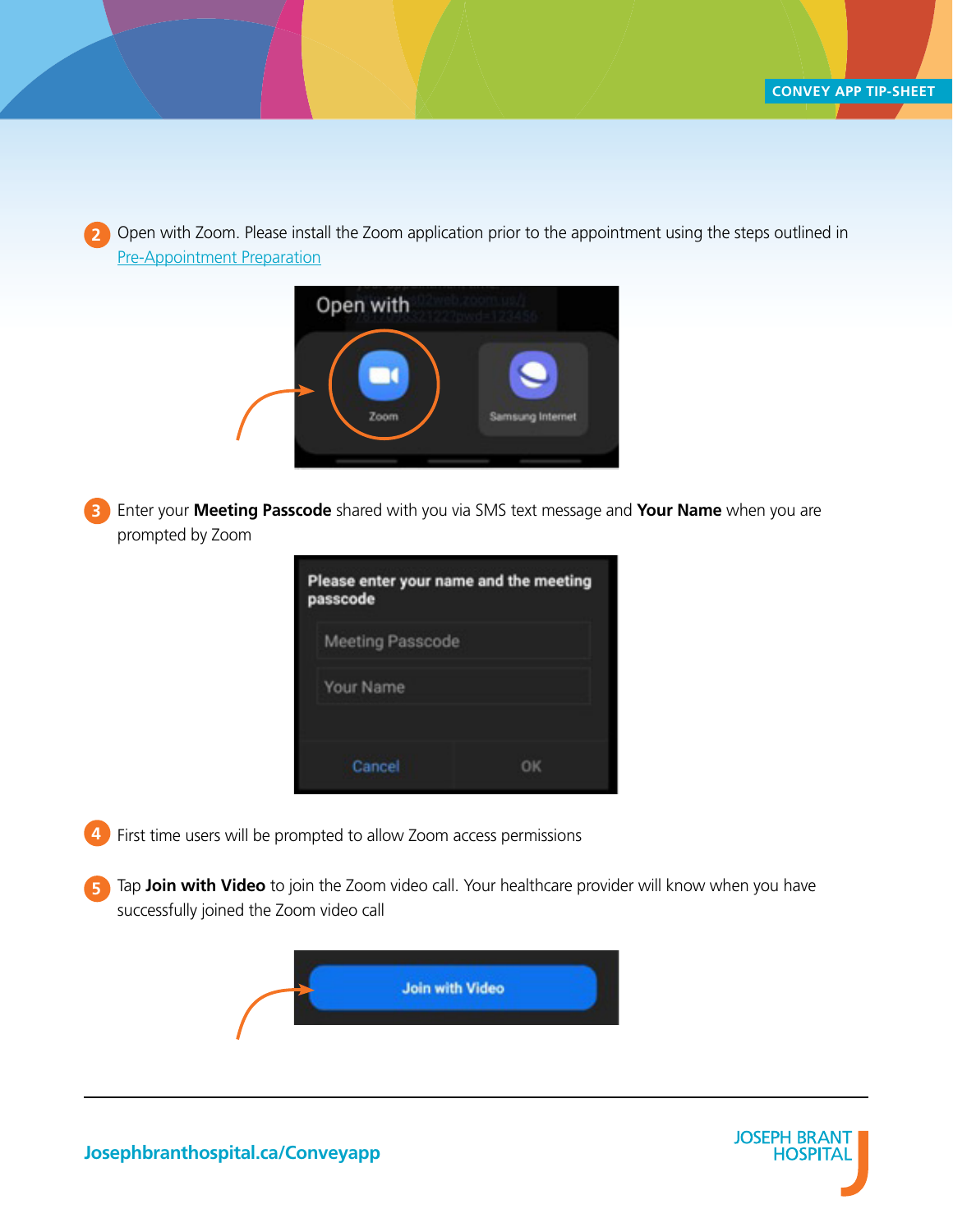Join audio by either using your 1) **Wi-Fi or cellular data** or 2) **Dial in** to the Zoom call **6**



**Option 1:** Tap **Wi-Fi or Cellular Data** to join audio using your internet connection. First time users will be prompted to allow audio permissions

**Option 2:** Tap **Dial in** to connect audio using your phone connection. You will be prompted to select a number to dial

- i. If you would like to use **the same device** to dial in, select a number with a Canada area code and tap to initiate the phone call. You will be prompted to allow Zoom to make and manage phone calls. When using the same device to dial in, you **do not** need to enter the Meeting ID and Participant ID when prompted
- ii. If you are using **another device** to dial in, manually dial the select number with a Canada area code on the separate device. When prompted during the phone call, you will need to enter the Meeting ID and Participant ID displayed at the bottom of the Dial-in option screen

| < Back                    | Canada v                                         |                                                      |
|---------------------------|--------------------------------------------------|------------------------------------------------------|
| SELECT A NUMBER TO DIAL   |                                                  |                                                      |
| +1 647 558 0588           |                                                  | k                                                    |
| +1 778 907 2071           |                                                  | Ù                                                    |
| +1 204 272 7920           |                                                  | k                                                    |
| +1 438 809 7799           |                                                  | U                                                    |
| +1 587 328 1099           |                                                  | Ü                                                    |
| +1 647 374 4685           |                                                  | u                                                    |
| you for these numbers.    | The meeting ID and participant ID will be dialed | automatically. You can ignore any messages that ask  |
| the following information |                                                  | If you use another device to dial, you may also need |
| Meeting ID                |                                                  | 817 0963 2122                                        |
|                           |                                                  |                                                      |